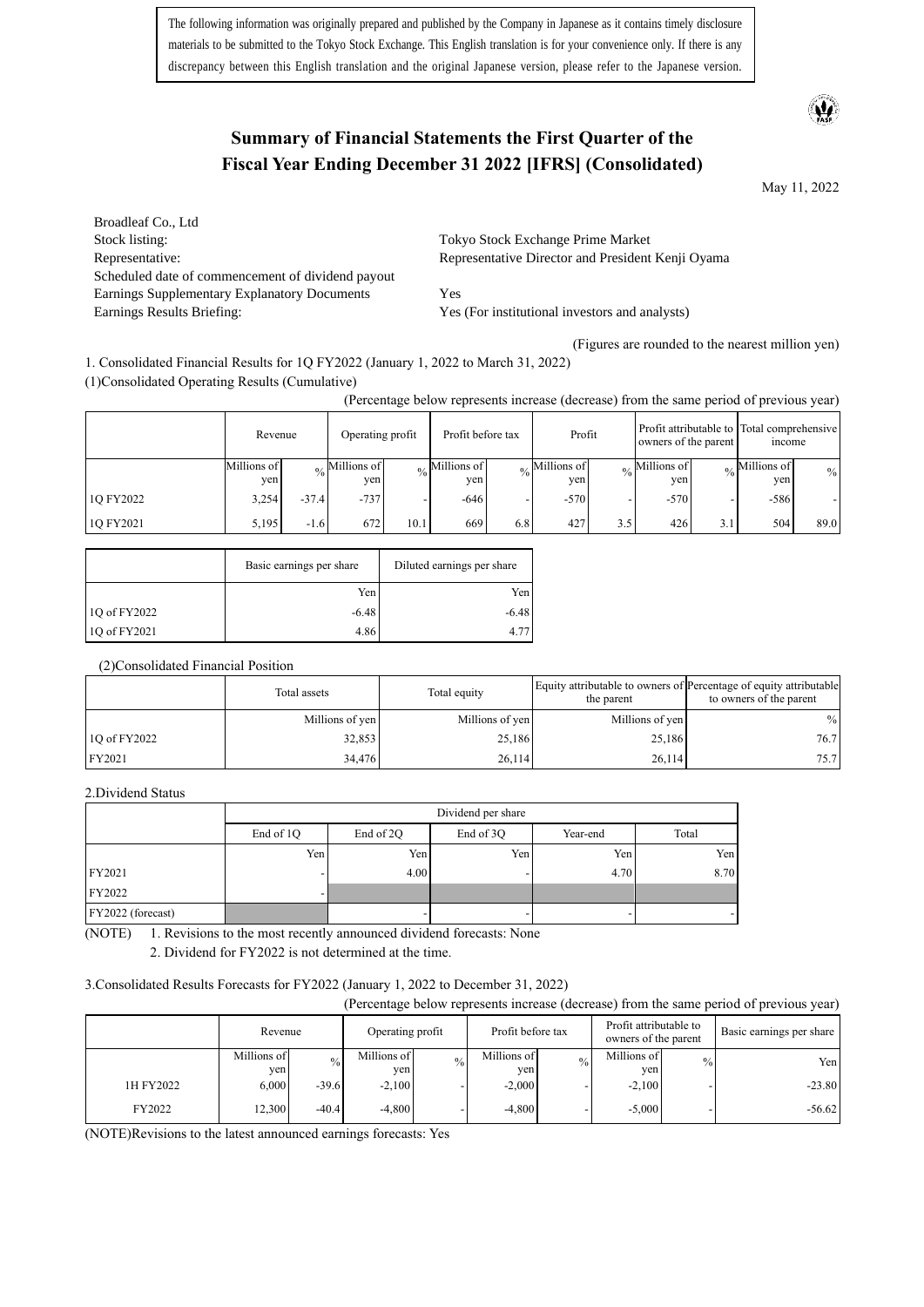#### ※ Notes

(1)Changes in significant subsidiaries during the current period (changes in specified subsidiaries with changes in the scope of consolidation): None

(2)Changes in accounting policies and changes in accounting estimates

(i) Changes in accounting policies required by IFRS: None

(ii) Other changes in accounting policies: None

(iii) Changes in accounting estimates: None

(3)Number of shares outstanding (common stock)

| (ii) Number of shares of treasury shares   |
|--------------------------------------------|
| (iii) Average number of shares outstanding |

| (i) Number of shares outstanding (including)<br>treasury shares)  | 1O FY2022 | 97,896,800 Shares FY2021    | 97,896,800 Shares |
|-------------------------------------------------------------------|-----------|-----------------------------|-------------------|
| (ii) Number of shares of treasury shares                          | 1Q FY2022 | 9,649,139 Shares FY2021     | 9,901,018 Shares  |
| (iii) Average number of shares outstanding<br>(during the period) | 1Q FY2022 | 88,093,743 Shares 1Q FY2021 | 87,682,693 Shares |

\* Summary of financial statements is outside the scope of audit procedures by certified public accountants and audit firm.

\* Comments regarding appropriate usage of earnings forecasts, and other special notes

(Notes on forward-looking statements)

The forward-looking statements such as earnings forecasts contained in this document are based on the information currently available to the Company and certain assumptions which are regarded as legitimate. The Company makes no warranty as to the achievability of what is described in the statements. Actual results may differ from these forecasts due to various factors.

(Method of Obtaining Supplementary Briefing Materials on Financial Results)

The Company plans to hold a briefing for institutional investors and analysts on May 11, 2022, in the form of a telephone conference. The materials used at the meeting will be posted on its website.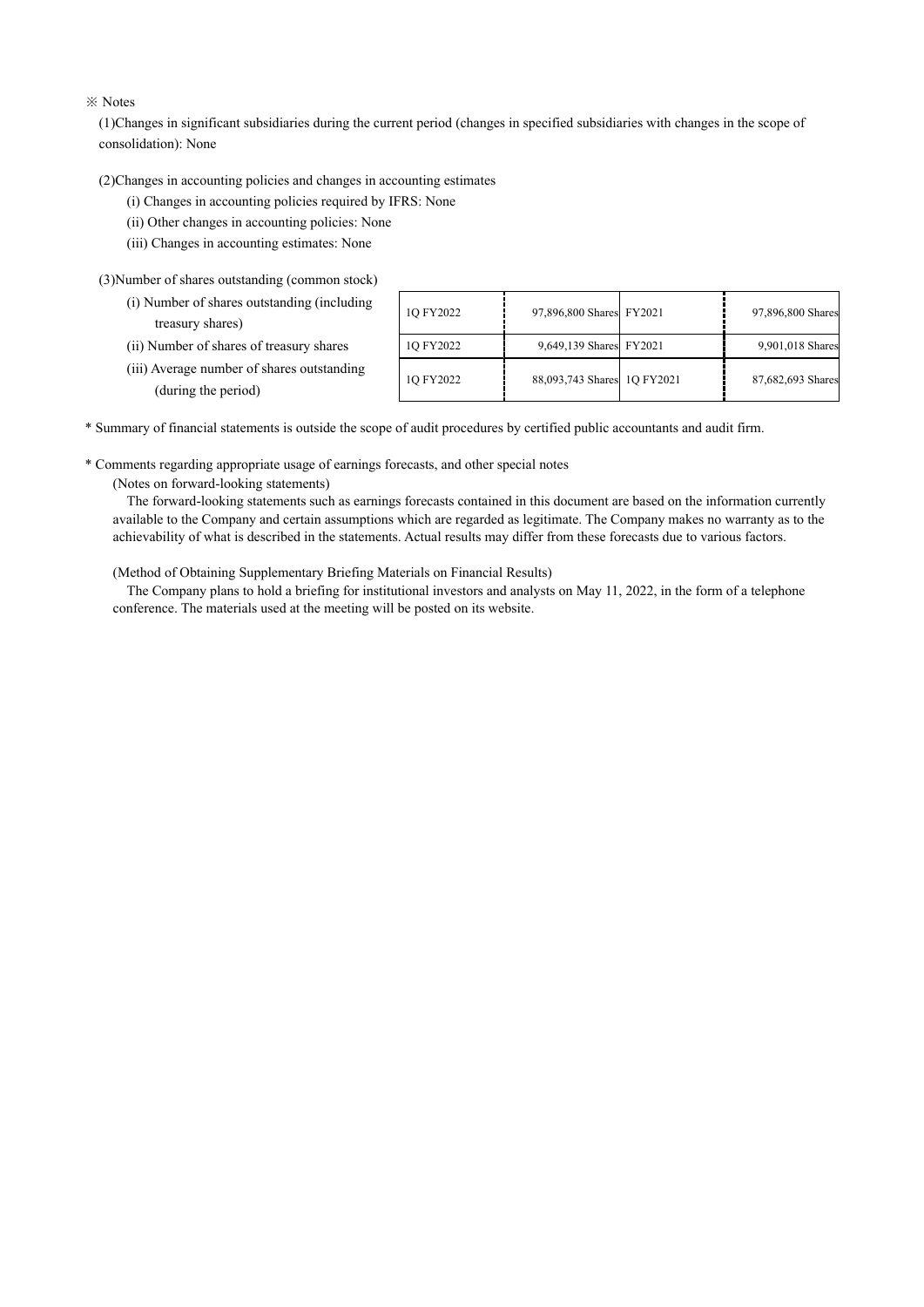## OTable of Contents of the Attached Material

| 1. |     |                          |
|----|-----|--------------------------|
|    | (1) |                          |
|    | (2) | 3                        |
|    | (3) |                          |
| 2. |     | $\overline{\phantom{0}}$ |
|    | (1) | $\overline{4}$           |
|    | (2) | $\overline{\phantom{0}}$ |
|    | (3) | 6                        |
|    | (4) |                          |
|    | (5) | - 9                      |
|    | (6) |                          |
|    |     |                          |
|    |     |                          |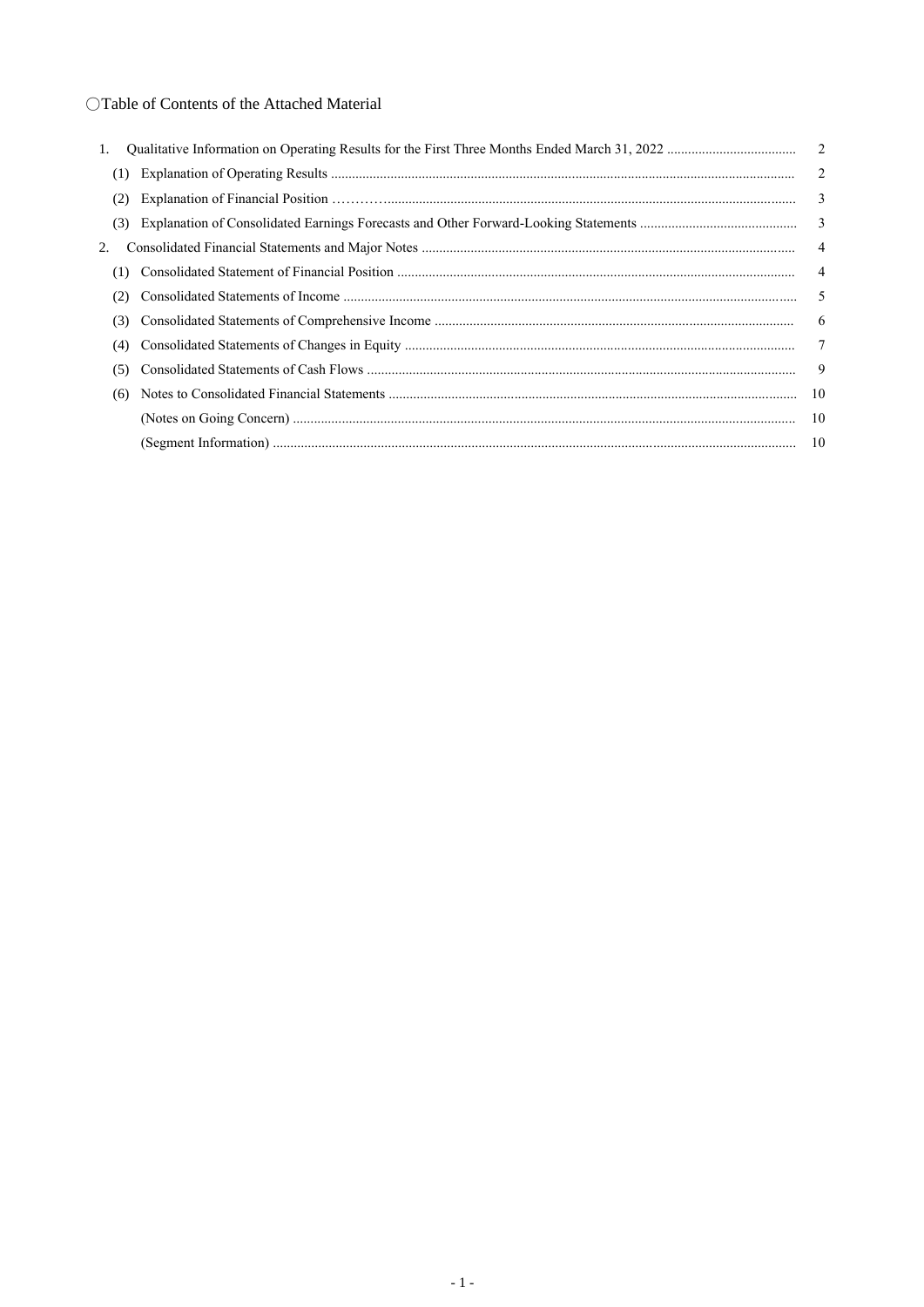#### 1. Qualitative Information on Operating Results for the First Three Months Ended March 31, 2022

#### (1) Explanation of Operating Results

In the first three months of the current fiscal year (January 1, 2022 to March 31, 2022), Japanese economy is expected to gradually normalize its economic and social activities, as semi-emergency COVID-19 measures, which had been implemented for the outbreak of COVID-19, were completely lifted on March 21, 2022. On the other hand, under uncertain situation in Russia and Ukraine, it is becoming necessary to closely monitor economic downside risks caused by changes in the financial and capital markets, rising raw material prices, and supply chain constraints.

Under such social conditions, efforts for management reform using IT are accelerating, such as digital transformation (DX) of a company and development of new digital services. In the domestic mobility industry, in which many of the Group's clients belong, efforts on DX are becoming more active not only in terms of operations, such as shift to digital operational processes and remote working styles, but also in terms of business expansion and creation.

Based on our corporate philosophy of "Gratitude and Happiness," the Group continuesits activities to contribute to the business continuity and business creation of its clients. In first three months of the current fiscal year, the Company started the full-scale provision of ".c Series," the cloud-based software service which has evolved into a total management system, and supported DX of clients' overall businesses. Sales activities of ".c Series" has progressed as planned, and sale to new clients was especially going well. Also, sale of products for non-automotive industries was going well , and the Group conducted cost reduction by streamlining the sales activities.

As a result, in the first three months of the current fiscal year (January 1, 2022 to March 31, 2022), revenue was 3,254 million yen (down 37.4% year-on-year), the operating loss was 737 million yen (operating profit of 672 million yen in the same period of the previous fiscal year), loss before tax was 646 million yen (profit before tax of 669 million yen in the same period of the previous fiscal year), and loss attributable to owners of the parent was 570 million yen (profit attributable to owners of the parent of 426 million yen in the same period of the previous fiscal year).

The Group only has a single business segment of the IT services, but the breakdown of revenue by service categories is as follows.

| (1)             |                        |                        |           |  |  |  |
|-----------------|------------------------|------------------------|-----------|--|--|--|
|                 | 1Q FY2021              | 1Q FY2022              |           |  |  |  |
| Category        | (From January 1, 2021) | (From January 1, 2022) | YoY ratio |  |  |  |
|                 | to March 31, 2021)     | to March 31, 2022)     |           |  |  |  |
| Cloud service   | 417                    | 517                    | 23.9%     |  |  |  |
| Packaged system | 4,778                  | 2,737                  | $-42.7%$  |  |  |  |
| Total           | 5,195                  | 3,254                  | $-37.4%$  |  |  |  |

(Millions of yen)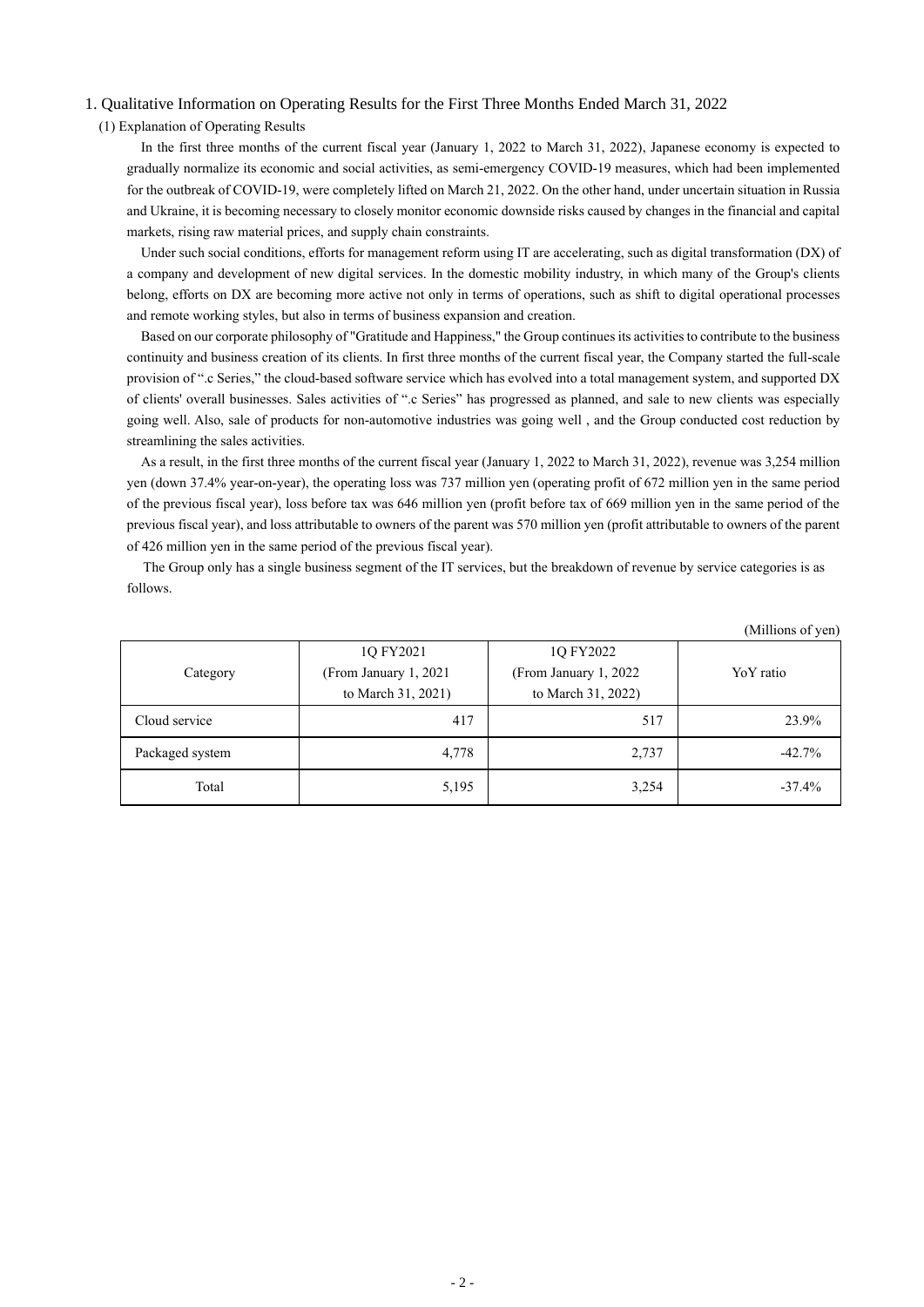#### (2) Explanation of Financial Position

(i) Analysis of financial condition

#### (Assets)

Assets at the end of the first quarter of the current fiscal year decreased by 1,623 million yen from the end of the previous fiscal year to 32,853 million yen. Current assets decreased by 2,043 million yen to 6,362 million yen, while non-current assets increased by 419 million yen to 26,491 million yen. The decrease in current assets was mainly due to a decrease of 1,882 million yen in trade and other receivables. The increase in non-current assets was mainly attributable to increases in intangible assets of 409 million yen and other financial assets of 106 million yen, despite a decrease in property, plant and equipment of 65 million yen.

#### (Liabilities)

Liabilities at the end of the first quarter of the current fiscal year decreased by 695 million yen from the end of the previous fiscal year to 7,667 million yen. Current liabilities decreased by 568 million yen to 6,944 million yen, while non-current liabilities decreased by 127 million yen to 723 million yen. Current liabilities decreased mainly due to decreases in trade and other payables of 1,007 million yen, income taxes payable of 398 million yen, and other current liabilities of 318 million yen, despite an increase in short-term interest-bearing debt of 1,188 million yen. The decrease in non-current liabilities was mainly attributable to decreases in deferred tax liabilities of 86 million and long-term interest-bearing debt of 38 million yen.

#### (Equity)

Shareholders' equity at the end of the first quarter of the current fiscal year decreased by 928 million yen from the end of the previous fiscal year to 25,186 million yen. The decrease in shareholders' equity was mainly due to a decrease in retained earnings of 977 million yen.

#### (ii) Analysis of cash flows

Cash and cash equivalents (hereinafter referred to as "cash") at the end of the first quarter of the current fiscal year decreased by 164 million yen from the end of the previous fiscal year to 3,358 million yen.

The situation of each cash flow and its factors in the first quarter of the current fiscal year are as follows.

#### (Cash flow from operating activities)

Cash provided by operating activities was 28 million yen (compared with 96 million used in the same period of the previous fiscal year). This was mainly due to a decrease in trade and other payables of 1,002 million yen, loss before tax of 646 million yen, income taxes paid of 394 million yen, a decrease in accrued employee bonuses of 259 million yen, finance income and finance costs of 94 million yen, and a decrease in prepaid expenses of 79 million yen, despite a decrease in trade and other receivables of 1,872 million yen and depreciation and amortization expense of 641 million yen.

#### (Cash flow from investment activities)

Cash used in investing activities was 768 million yen (a-year-on-year increase of 3.8%). This was mainly due to purchase of intangible assets of 833 million yen, despite proceeds from collection of loans receivable of 65 million yen.

#### (Cash flow from financing activities)

Net cash provided by financing activities was 574 million yen (year-on-year increase of 26.8%). This was mainly due to a net increase of 1,201 million yen in short-term loans payable, despite 414 million yen in dividends payout and 210 million yen in repayments of lease liabilities.

#### (3) Explanation of Consolidated Earnings Forecasts and Other Forward-Looking Statements

As stated in the Medium-Term Management Plan (2022-2028) announced on February 9, 2022, the Group will promote market expansion and service penetration centered on ".c Series," the cloud-based software service, with the aim of becoming the "Top SaaS company in Japan."

For the fiscal year ending December 31, 2022, the Group expects revenue to be 12.3 billion yen, operating loss to be 4.8 billion yen, loss before tax to be 4.8 billion yen, and loss attributable to owners of the parent to be 5.0 billion yen, as announced on February 9, 2022. The forecast for the first half of the fiscal year has been revised in consideration of business status and progress in the first quarter of the current fiscal year.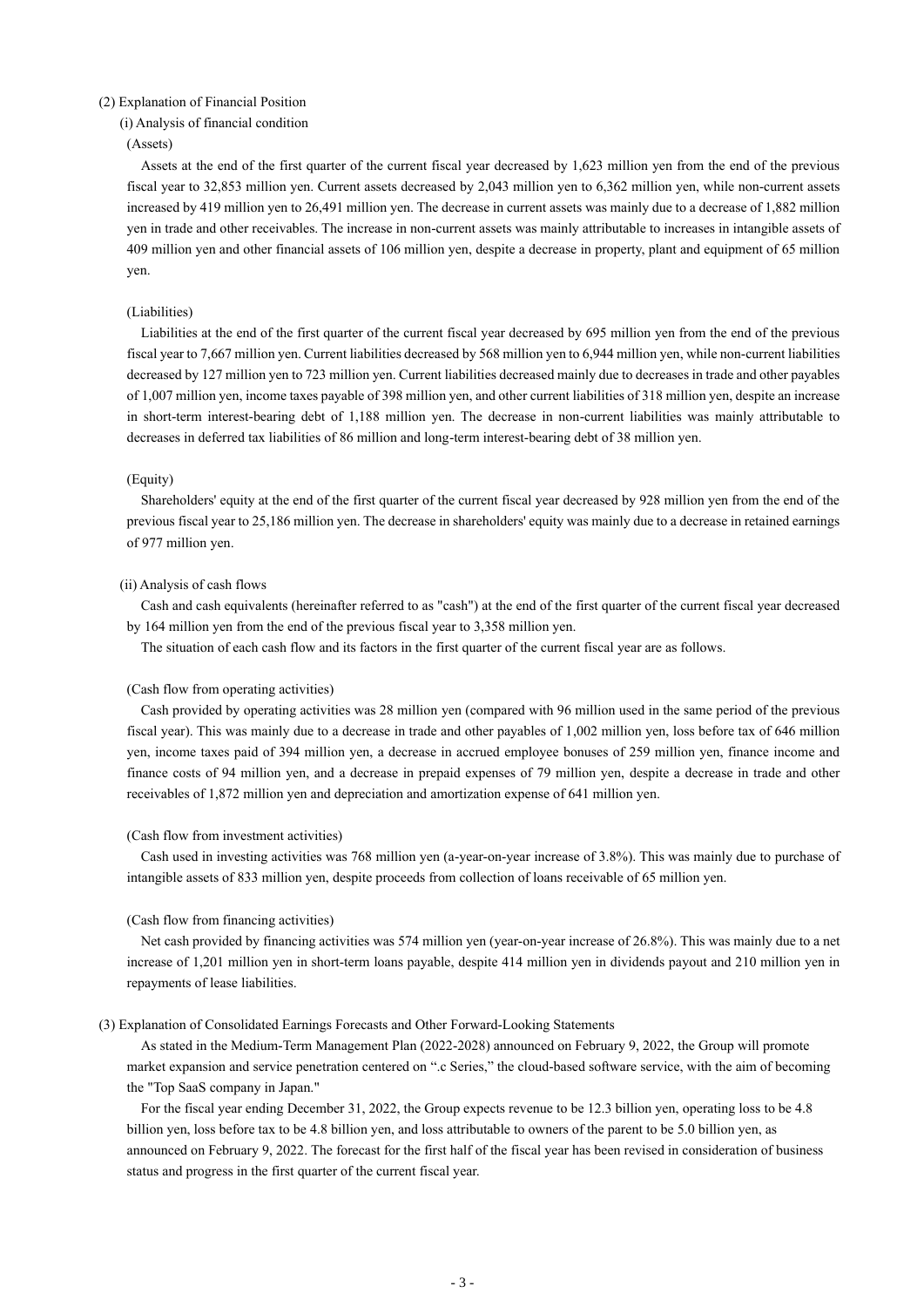# 2. Consolidated Financial Statements and Major Notes

(1) Consolidated Statement of Financial Position

|                                                                     |                                     | (Thousands of yen)                         |
|---------------------------------------------------------------------|-------------------------------------|--------------------------------------------|
|                                                                     | FY2021<br>(As of December 31, 2021) | End of 1Q FY2022<br>(As of March 31, 2022) |
| Assets                                                              |                                     |                                            |
| Current assets                                                      |                                     |                                            |
| Cash and cash equivalents                                           | 3,522,045                           | 3,357,766                                  |
| Operating and other receivables                                     | 4,293,360                           | 2,411,623                                  |
| Inventories                                                         | 208,050                             | 195,022                                    |
| Other financial assets                                              | 85,000                              | 20,000                                     |
| Other current assets                                                | 296,069                             | 377,327                                    |
| Total current assets                                                | 8,404,523                           | 6,361,738                                  |
| Non-current assets                                                  |                                     |                                            |
| Property, plant and equipment                                       | 1,273,532                           | 1,208,549                                  |
| Goodwill                                                            | 11,802,504                          | 11,802,504                                 |
| Intangible assets                                                   | 10,548,334                          | 10,957,644                                 |
| Investments accounted for using equity method                       | 93,490                              | 91,958                                     |
| Other financial assets                                              | 1,241,649                           | 1,347,321                                  |
| Other non-current assets                                            | 238,413                             | 210,983                                    |
| Deferred tax assets                                                 | 873,530                             | 871,906                                    |
| Total non-current assets                                            | 26,071,452                          | 26,490,865                                 |
| Total assets                                                        | 34,475,975                          | 32,852,603                                 |
| Liabilities and equity<br>Liabilities<br><b>Current liabilities</b> |                                     |                                            |
| Operating and other payables                                        | 3,567,899                           | 2,560,463                                  |
| Contract liabilities                                                | 354,403                             | 321,329                                    |
| Short-term interest-bearing debts                                   | 2,480,024                           | 3,668,186                                  |
| Accrued income taxes                                                | 405,660                             | 7,213                                      |
| Other current liabilities                                           | 704,310                             | 386,791                                    |
| Total current liabilities                                           | 7,512,295                           | 6,943,982                                  |
| Non-current liabilities                                             |                                     |                                            |
| Long-term interest-bearing debts                                    | 337,721                             | 300,194                                    |
| Obligations for retirement pay                                      | 208,906                             | 213,849                                    |
| Provisional sum                                                     | 143,903                             | 144,071                                    |
| Deferred tax liabilities                                            | 115,830                             | 29,348                                     |
| Other non-current liabilities                                       | 43,235                              | 35,219                                     |
| Total non-current liabilities                                       | 849,596                             | 722,682                                    |
| <b>Total liabilities</b>                                            | 8,361,891                           | 7,666,663                                  |
| Equity                                                              |                                     |                                            |
| Capital stock                                                       | 7,147,905                           | 7,147,905                                  |
| Share premium                                                       | 7,291,792                           | 7,377,754                                  |
| Treasury shares                                                     | $-3,285,446$                        | $-3,219,015$                               |
| Retained earnings                                                   | 14,488,974                          | 13,511,947                                 |
| Other components of equity                                          | 470,859                             | 367,348                                    |
| Total equity attributable to owners of the parent                   | 26,114,084                          | 25,185,940                                 |
| Total equity                                                        | 26,114,084                          | 25,185,940                                 |
| Total liabilities and equity                                        | 34,475,975                          | 32,852,603                                 |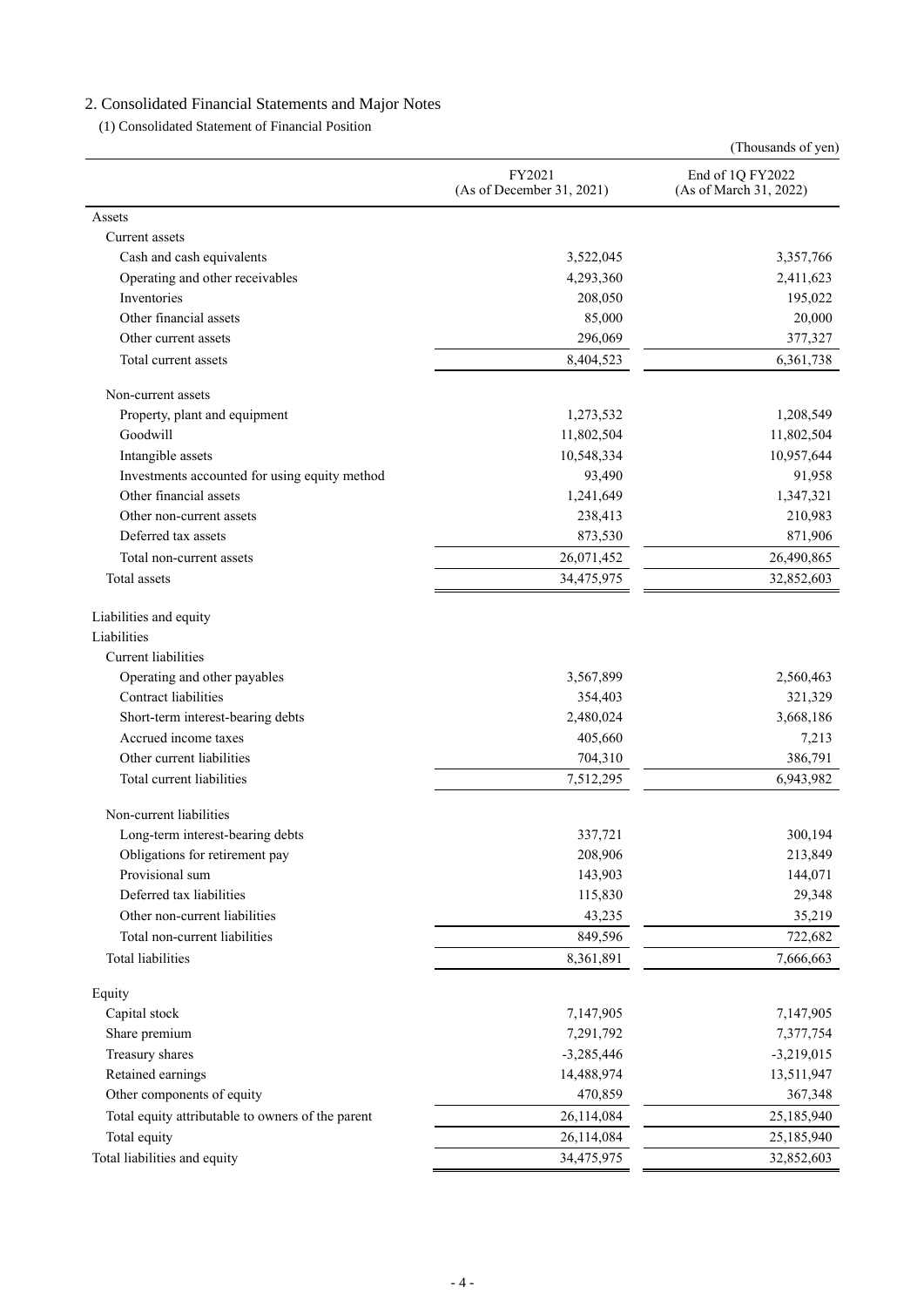## (2) Consolidated Statements of Income

|                                              |                                                          | (Thousands of yen)                                       |
|----------------------------------------------|----------------------------------------------------------|----------------------------------------------------------|
|                                              | 1Q FY2021<br>(From January 1, 2021<br>to March 31, 2021) | 1Q FY2022<br>(From January 1, 2022<br>to March 31, 2022) |
| Revenue                                      | 5,194,880                                                | 3,254,368                                                |
| Cost of sales                                | $-1,529,947$                                             | $-1,194,847$                                             |
| Gross profit                                 | 3,664,934                                                | 2,059,521                                                |
| Selling, general and administrative expenses | $-3,006,433$                                             | $-2,806,391$                                             |
| Other operating income                       | 13,851                                                   | 9,751                                                    |
| Other operating expenses                     | $-661$                                                   | $-29$                                                    |
| Operating profit (loss)                      | 671,691                                                  | $-737,148$                                               |
| Finance income                               | 18,927                                                   | 110,111                                                  |
| Finance costs                                | $-9,960$                                                 | $-16,001$                                                |
| Equity in losses of affiliates               | $-11,458$                                                | $-3,242$                                                 |
| Profit (loss) before tax                     | 669,200                                                  | $-646,280$                                               |
| Income tax                                   | $-241,923$                                               | 75,803                                                   |
| Profit (loss)                                | 427,277                                                  | $-570,477$                                               |
| Profit (loss) attributable to                |                                                          |                                                          |
| Owners of the parent                         | 425,848                                                  | $-570,477$                                               |
| Non-controlling interests                    | 1,429                                                    |                                                          |
| Profit (loss)                                | 427,277                                                  | $-570,477$                                               |
| Profit (loss) per share                      |                                                          |                                                          |
| Basic earnings (losses) per share (yen)      | 4.86                                                     | $-6.48$                                                  |
| Diluted earnings (losses) per share (yen)    | 4.77                                                     | $-6.48$                                                  |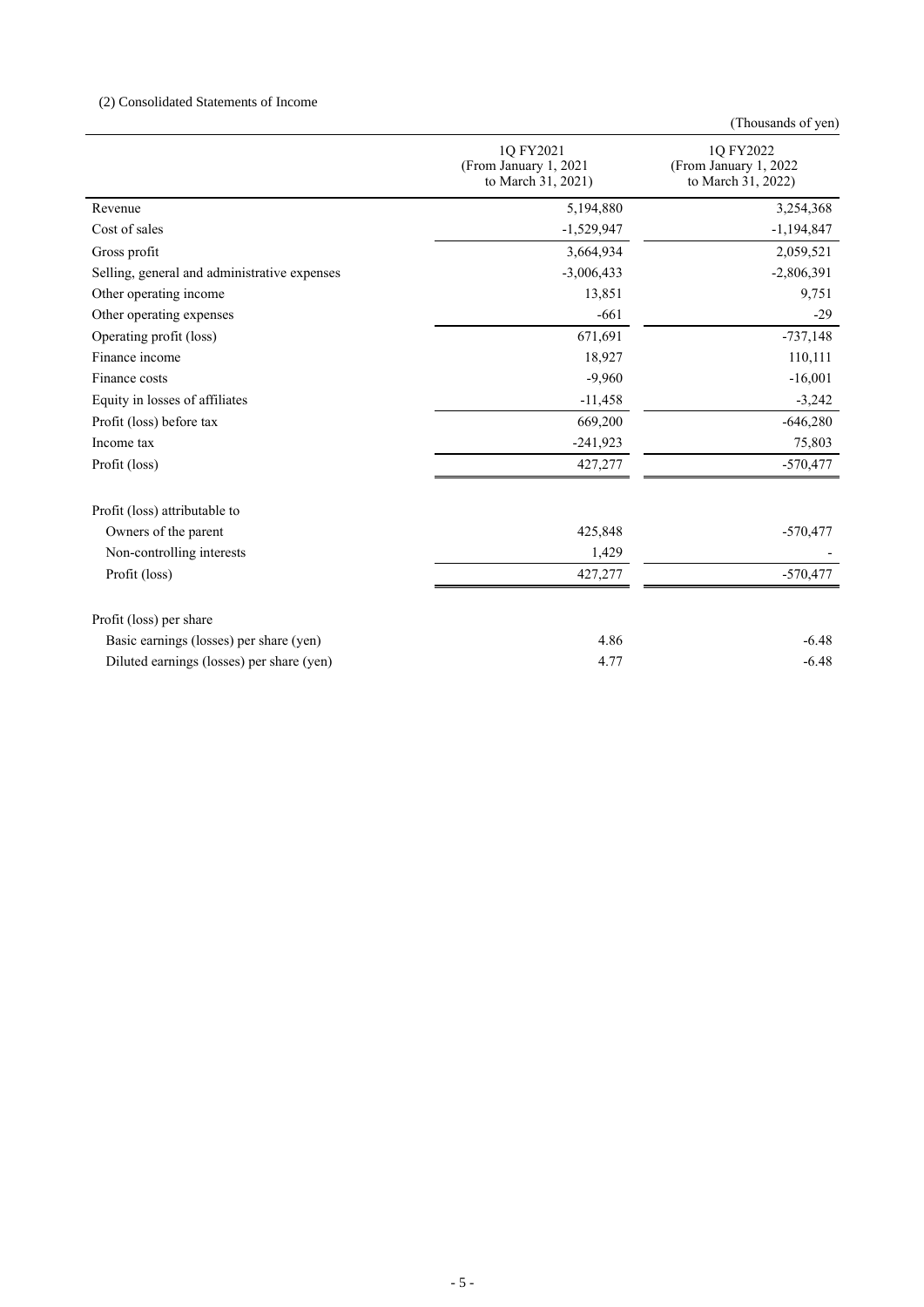## (3) Consolidated Statements of Comprehensive Income

|                                                             | 1Q FY2021<br>(From January 1, 2021)<br>to March 31, 2021) | 1Q FY2022<br>(From January 1, 2022)<br>to March 31, 2022) |
|-------------------------------------------------------------|-----------------------------------------------------------|-----------------------------------------------------------|
| Profit                                                      | 427,277                                                   | $-570,477$                                                |
|                                                             |                                                           |                                                           |
| Other comprehensive income                                  |                                                           |                                                           |
| Items that will not be reclassified to profit or loss       |                                                           |                                                           |
| Net change in fair value of equity financial assets         |                                                           |                                                           |
| measured at fair value through other comprehensive          | 73,876                                                    | $-14,966$                                                 |
| income                                                      |                                                           |                                                           |
| Total items that will not be reclassified to profit or loss | 73,876                                                    | $-14,966$                                                 |
| Items that may be reclassified to profit or loss            |                                                           |                                                           |
| Exchange differences on translating foreign operations      | 1,432                                                     | $-1,791$                                                  |
| Share of other comprehensive income of associates           |                                                           |                                                           |
| accounted for using the equity method                       | 1,273                                                     | 823                                                       |
| Total items that may be reclassified to profit or loss      | 2,705                                                     | $-968$                                                    |
| Total other comprehensive income, net of tax                | 76,581                                                    | $-15,934$                                                 |
| Comprehensive income                                        | 503,858                                                   | $-586,411$                                                |
|                                                             |                                                           |                                                           |
| Comprehensive income attributable to                        |                                                           |                                                           |
| Owners of the parent                                        | 502,429                                                   | $-586,411$                                                |
| Non-controlling interests                                   | 1,429                                                     |                                                           |
| Comprehensive income                                        | 503,858                                                   | $-586,411$                                                |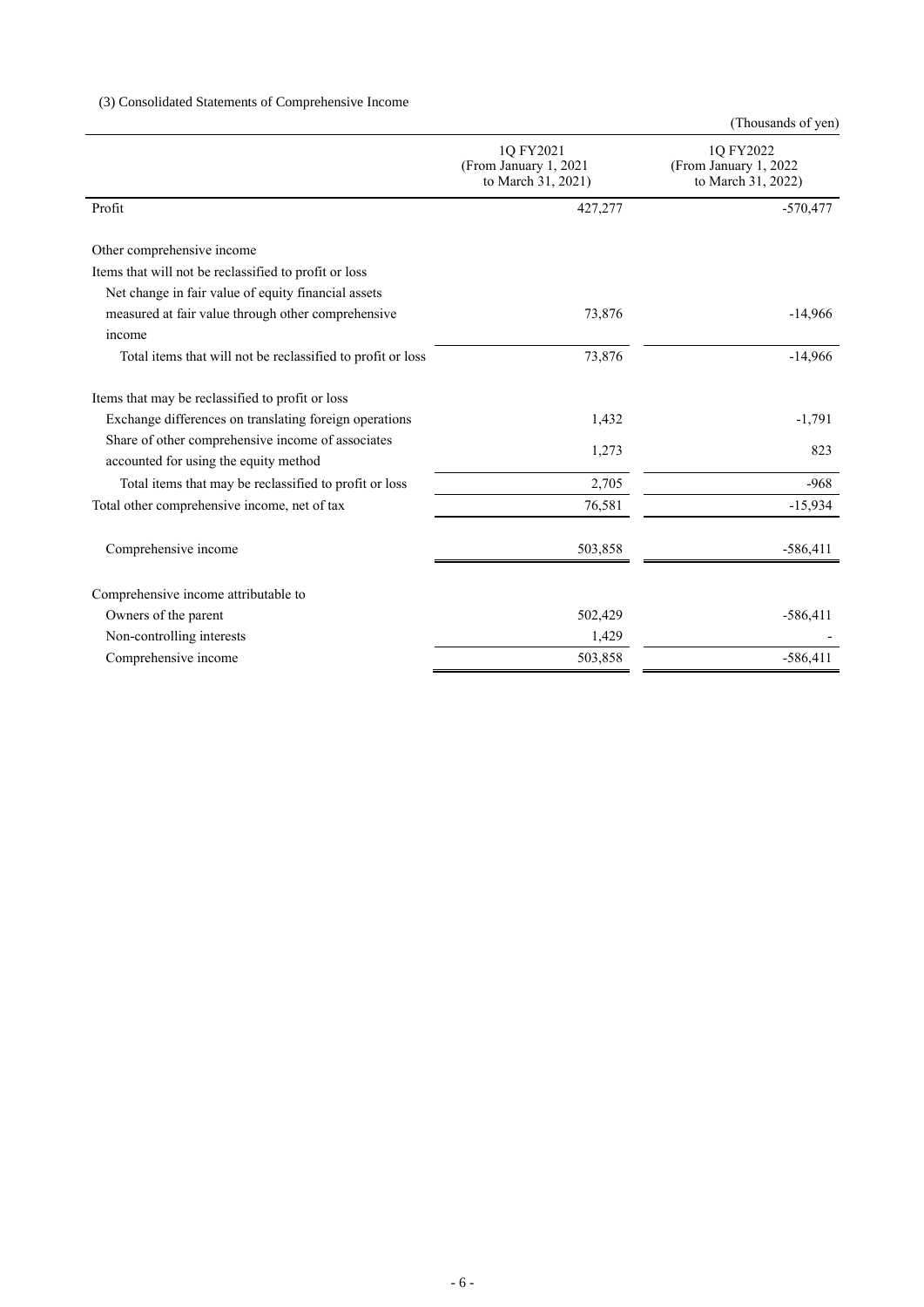## (4) Consolidated Statements of Changes in Equity 1Q FY2021 (From January 1, 2021 to March 31, 2021)

(Thousands of yen)

|                                  | Equity attributable to owners of the parent |                  |                              |                      |                            |                                           |
|----------------------------------|---------------------------------------------|------------------|------------------------------|----------------------|----------------------------|-------------------------------------------|
|                                  |                                             |                  |                              |                      | Other components of equity |                                           |
|                                  | Capital stock                               | Share<br>premium | Treasury<br>shares           | Retained<br>earnings | Warrants                   | Shares with<br>restriction on<br>transfer |
| Balance as of January 1, 2021    | 7,147,905                                   | 7,215,824        | $-3,403,618$                 | 13,265,826           | 724,241                    | $-14,000$                                 |
| Profit                           |                                             |                  | $\qquad \qquad \blacksquare$ | 425,848              |                            |                                           |
| Other comprehensive income       |                                             |                  | -                            |                      |                            |                                           |
| Total comprehensive income       |                                             |                  |                              | 425,848              |                            |                                           |
| Disposal of treasury shares      |                                             | 66,716           | 67,111                       |                      | $-133,826$                 |                                           |
| Dividends                        |                                             |                  | -                            | $-578,052$           |                            |                                           |
| Share-based payment transactions |                                             |                  |                              | 7,794                | 45,165                     | 14,000                                    |
| Total transactions with owners   |                                             | 66,716           | 67,111                       | $-570,258$           | $-88,660$                  | 14,000                                    |
| Balance as of March 31, 2021     | 7,147,905                                   | 7,282,540        | $-3,336,507$                 | 13, 121, 415         | 635,581                    |                                           |

|                                  |                                                                                  | Equity attributable to owners of the parent                                                                                                               |            |                |                                  |              |
|----------------------------------|----------------------------------------------------------------------------------|-----------------------------------------------------------------------------------------------------------------------------------------------------------|------------|----------------|----------------------------------|--------------|
|                                  | Other components of equity                                                       |                                                                                                                                                           |            |                |                                  |              |
|                                  | Exchange<br>differences<br><sub>on</sub><br>translating<br>foreign<br>operations | Net change<br>in fair value<br>of financial<br>assets of<br>equity<br>nature<br>measured at<br>fair value<br>through<br>other<br>comprehensi<br>ve income | Total      | Total          | Non-<br>controlling<br>interests | Total equity |
| Balance as of January 1, 2021    | $-47,026$                                                                        | $-289,136$                                                                                                                                                | 374,078    | 24,600,015     | 2,451                            | 24,602,466   |
| Profit                           |                                                                                  |                                                                                                                                                           |            | 425,848        | 1,429                            | 427,277      |
| Other comprehensive income       | 2,705                                                                            | 73,876                                                                                                                                                    | 76,581     | 76,581         |                                  | 76,581       |
| Total comprehensive income       | 2,705                                                                            | 73,876                                                                                                                                                    | 76,581     | 502,429        | 1,429                            | 503,858      |
| Disposal of treasury shares      |                                                                                  |                                                                                                                                                           | $-133,826$ | $\overline{2}$ |                                  | 2            |
| Dividends                        |                                                                                  |                                                                                                                                                           |            | $-578,052$     |                                  | $-578,052$   |
| Share-based payment transactions |                                                                                  | $\overline{\phantom{0}}$                                                                                                                                  | 59,165     | 66,959         | $\overline{a}$                   | 66,959       |
| Total transactions with owners   |                                                                                  |                                                                                                                                                           | $-74,660$  | $-511,091$     |                                  | $-511,091$   |
| Balance as of March 31, 2021     | $-44,321$                                                                        | $-215,260$                                                                                                                                                | 375,999    | 24,591,353     | 3,880                            | 24,595,233   |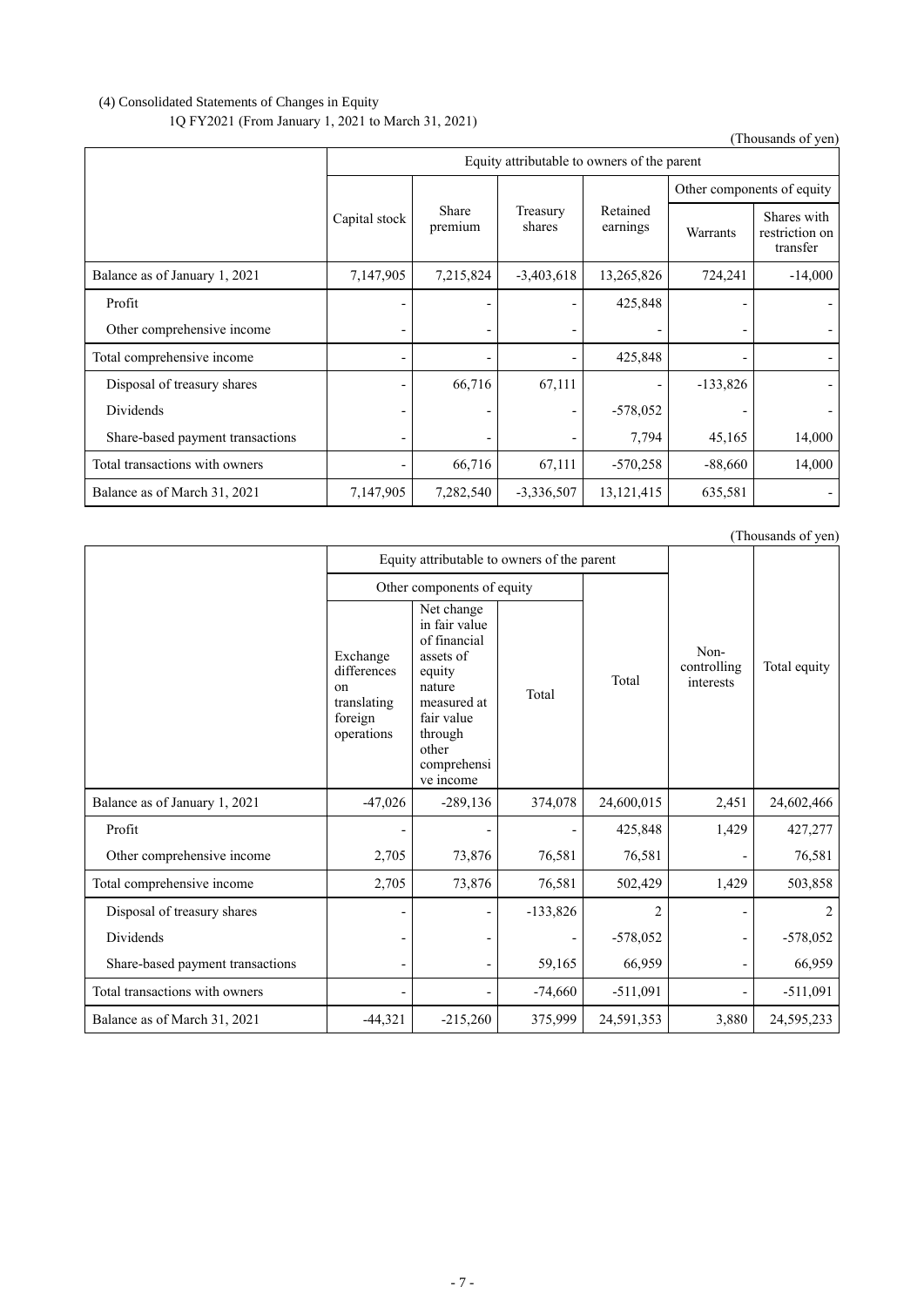1Q FY2022 (From January 1, 2022 to March 31, 2022)

(Thousands of yen)

|                                  | Equity attributable to owners of the parent |                  |                          |                      |                            |                                           |
|----------------------------------|---------------------------------------------|------------------|--------------------------|----------------------|----------------------------|-------------------------------------------|
|                                  |                                             |                  |                          |                      | Other components of equity |                                           |
|                                  | Capital stock                               | Share<br>premium | Treasury<br>shares       | Retained<br>earnings | Warrants                   | Shares with<br>restriction on<br>transfer |
| Balance as of January 1, 2022    | 7,147,905                                   | 7,291,792        | $-3,285,446$             | 14,488,974           | 772,216                    | $-14,000$                                 |
| Loss                             |                                             |                  | $\overline{\phantom{0}}$ | $-570,477$           |                            |                                           |
| Other comprehensive income       |                                             |                  | $\overline{\phantom{0}}$ |                      |                            |                                           |
| Total comprehensive income       |                                             |                  | $\overline{\phantom{a}}$ | $-570,477$           | $\overline{\phantom{0}}$   |                                           |
| Acquisition of treasury shares   |                                             |                  | $-14$                    |                      |                            |                                           |
| Disposal of treasury shares      |                                             | 85,962           | 66,445                   |                      | $-152,407$                 |                                           |
| Dividends                        |                                             |                  | -                        | $-413,579$           |                            |                                           |
| Share-based payment transactions |                                             |                  |                          | 7,030                | 50,831                     | 14,000                                    |
| Total transactions with owners   |                                             | 85,962           | 66,431                   | $-406,550$           | $-101,576$                 | 14,000                                    |
| Balance as of March 31, 2022     | 7,147,905                                   | 7,377,754        | $-3,219,015$             | 13,511,947           | 670,639                    |                                           |

|                                  | Equity attributable to owners of the parent                                      | $(1100$ asanus 01 $y$ cn                                                                                                                                  |            |            |              |
|----------------------------------|----------------------------------------------------------------------------------|-----------------------------------------------------------------------------------------------------------------------------------------------------------|------------|------------|--------------|
|                                  |                                                                                  | Other components of equity                                                                                                                                |            |            |              |
|                                  | Exchange<br>differences<br><sub>on</sub><br>translating<br>foreign<br>operations | Net change<br>in fair value<br>of financial<br>assets of<br>equity<br>nature<br>measured at<br>fair value<br>through<br>other<br>comprehensi<br>ve income | Total      | Total      | Total equity |
| Balance as of January 1, 2022    | $-48,370$                                                                        | -238,987                                                                                                                                                  | 470,859    | 26,114,084 | 26,114,084   |
| Loss                             |                                                                                  |                                                                                                                                                           |            | $-570,477$ | $-570,477$   |
| Other comprehensive income       | $-968$                                                                           | $-14,966$                                                                                                                                                 | $-15,934$  | $-15,934$  | $-15,934$    |
| Total comprehensive income       | $-968$                                                                           | $-14,966$                                                                                                                                                 | $-15,934$  | $-586,411$ | $-586,411$   |
| Purchase of treasury stock       |                                                                                  |                                                                                                                                                           |            | $-14$      | $-14$        |
| Disposal of treasury shares      |                                                                                  |                                                                                                                                                           | $-152,407$ |            |              |
| Dividends                        |                                                                                  |                                                                                                                                                           |            | $-413,579$ | $-413,579$   |
| Share-based payment transactions |                                                                                  |                                                                                                                                                           | 64,831     | 71,860     | 71,860       |
| Total transactions with owners   |                                                                                  |                                                                                                                                                           | $-87,576$  | $-341,733$ | $-341,733$   |
| Balance as of March 31, 2022     | $-49,338$                                                                        | $-253,953$                                                                                                                                                | 367,348    | 25,185,940 | 25,185,940   |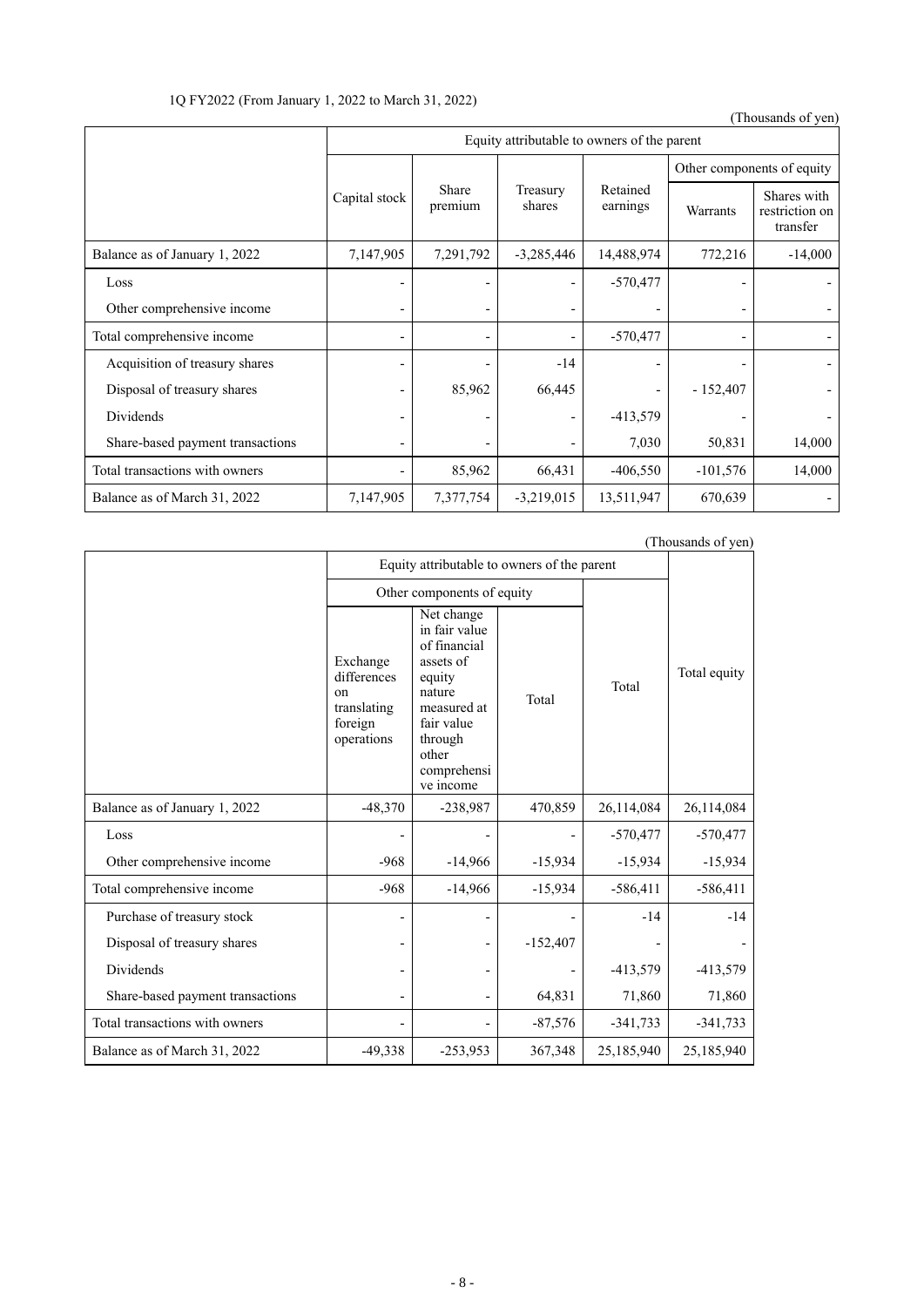## (5) Consolidated Statements of Cash Flows

|                                                          | 1Q FY2021<br>(From January 1, 2021<br>to March 31, 2021) | 1Q FY2022<br>(From January 1, 2022<br>to March 31, 2022) |  |
|----------------------------------------------------------|----------------------------------------------------------|----------------------------------------------------------|--|
| Cash flow from operating activities                      |                                                          |                                                          |  |
| Profit (loss) before tax                                 | 669,200                                                  | $-646,280$                                               |  |
| Depreciation and amortization expense                    | 566,708                                                  | 640,713                                                  |  |
| Share-based payment expense                              | 59,165                                                   | 75,700                                                   |  |
| Finance costs (income)                                   | $-8,967$                                                 | $-94,110$                                                |  |
| Equity in loss (earnings) of affiliates                  | 11,458                                                   | 3,242                                                    |  |
| Decrease (increase) in trade and other receivables       | 16,605                                                   | 1,872,235                                                |  |
| Decrease (increase) in inventories                       | 197,166                                                  | 13,031                                                   |  |
| Increase (decrease) in trade and other payables          | $-619,864$                                               | $-1,002,348$                                             |  |
| Decrease (increase) in prepaid expenses                  | $-25,441$                                                | $-79,139$                                                |  |
| Decrease (increase) in long-term prepaid expenses        | 19,816                                                   | 17,405                                                   |  |
| Increase (decrease) in employees' bonuses payable        | $-281,453$                                               | $-258,571$                                               |  |
| Increase (decrease) in contract liabilities              | $-61,787$                                                | $-33,073$                                                |  |
| Increase (decrease) in consumption taxes payable         | $-56,311$                                                | $-31,157$                                                |  |
| Others                                                   | $-28,378$                                                | $-53,437$                                                |  |
| Subtotal                                                 | 457,917                                                  | 424,211                                                  |  |
| Interest received                                        | 651                                                      | 11                                                       |  |
| Interest expenses paid                                   | $-2,088$                                                 | $-2,901$                                                 |  |
| Income taxes paid                                        | $-552,633$                                               | $-393,813$                                               |  |
| Cash flow from operating activities                      | $-96,152$                                                | 27,507                                                   |  |
| Cash flow from investing activities                      |                                                          |                                                          |  |
| Acquisition of property, plant and equipment             | $-12,537$                                                | $-1,586$                                                 |  |
| Acquisition of intangible assets                         | $-738,941$                                               | $-832,516$                                               |  |
| Loan advances                                            | $-300$                                                   |                                                          |  |
| Collection of loans receivable                           | 316                                                      | 65,251                                                   |  |
| Payments for lease and guarantee deposits                | $-619$                                                   | $-256$                                                   |  |
| Proceeds from collection of lease and guarantee deposits | 4,056                                                    | 1,398                                                    |  |
| Others                                                   | 8,256                                                    |                                                          |  |
| Cash flow from investing activities                      | $-739,770$                                               | $-767,708$                                               |  |
| Cash flow from financing activities                      |                                                          |                                                          |  |
| Net increase (decrease) in short-term loans payable      | 1,302,000                                                | 1,201,000                                                |  |
| Repayments of lease obligations                          | $-222,024$                                               | $-210,421$                                               |  |
| Cash dividends paid                                      | $-578,052$                                               | $-413,579$                                               |  |
| Expenses related to commitment lines                     | $-49,528$                                                | $-3,205$                                                 |  |
| Cash flow from financing activities                      | 452,395                                                  | 573,795                                                  |  |
| Impact of exchange fluctuations for cash and cash        |                                                          | 2,127                                                    |  |
| equivalents                                              | 1,359                                                    |                                                          |  |
| Net increase (decrease) in cash and cash equivalents     | $-382,167$                                               | $-164,279$                                               |  |
| Cash and cash equivalents at beginning of period         | 3,232,409                                                | 3,522,045                                                |  |
| Balance of cash and cash equivalents at end of period    | 2,850,241                                                | 3,357,766                                                |  |